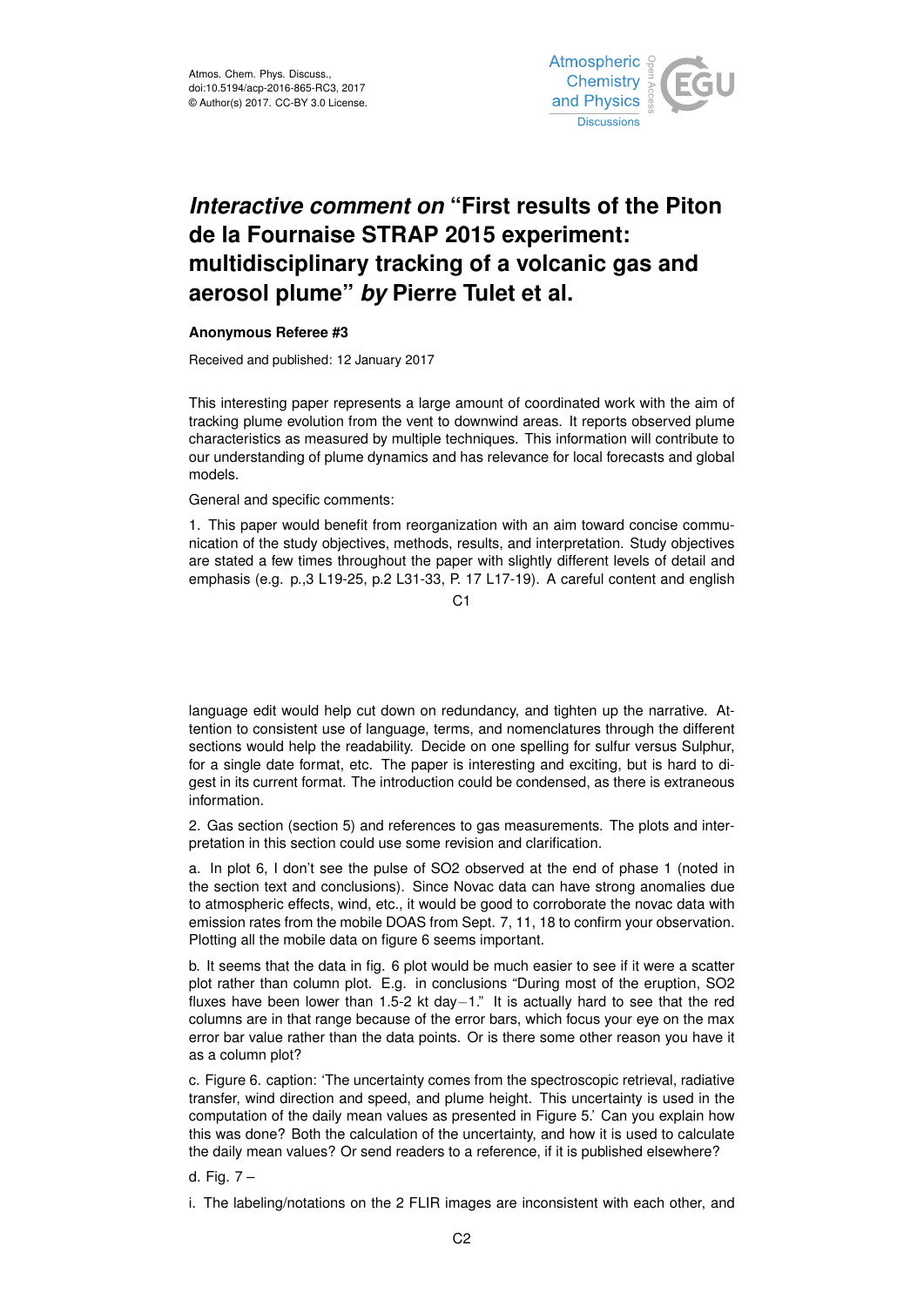would be better if they were similar (e.g. you might have a single box for the max pixels in the image like for the bottom left image)

ii. Can you say something about the FLIR images, rather than just present them? Are they included to emphasize the less vigorous eruption during May as compared to august? Or is there another point you are wanting them to demonstrate?

iii. The Photo beneath the multi-gas plots detracts from the data plot, and should either stand on its own if you feel it is showing something of importance, or remove it. The plot axis labels cannot be read easily on the multigas plots, and need to be increased in size, and the plots presented in a larger format. Can you explain the trend in the different species, and if you think the concentrations make sense based on the plume traverse? e.g. Should the SO2 and CO2 anomalies be better correlated if they are from the plume, or are the instrument response times contributing to the lack of coincidence of peaks? Might you plot the C/S and H2O/CO2 that are described in the text? It is hard to take away anything from these plots in the current presentation.

iv. Are there some interesting differences in the multi-gas data for the 2 different eruption regimes (may versus august-oct)? might you show the data more clearly and completely since the text emphasizes this gas data?

v. Important to add emission rate for the SO2 column amount profile plot. While this profile is interesting for people familiar with the technique, a plot of the mobile doas emission rates for the long eruption seems important in addition to this column amount plot.

3. Conclusions

a. The discussion of the preliminary data, and the relationship of the various data sets to each other, deserves its own section.

b. The emission rates for CO2 and H2O are not reported in the paper, although it is referred to in the conclusion. It seems a table with the reported values scattered through-

C3

out the paper, and repeated in the conclusions could help the reader (gas emission rate data, Lidar coefficients, LR, particle numbers, etc.). I think such a table could be useful for others looking into plume dispersion and chemistry at their own volcanoes.

4. References – since you refer to radiative transfer a couple of times in the paper, it would be good to add a reference. Kern, C. et. al, 2012 (or other).

Minor comments:

1. It would be helpful for the maps to have a N arrow and a scale

2. Since you are reporting SO2 to 1 ppb, you might want to state the sensitivity and resolution of the pulse fluorescence SO2 analyzer.

3. p. 14 L 16-18. Your use of the terms 'course' and 'fine' to describe your particle size cut is unconventional for most of us who think of fine particles as PM2.5. Could you quality your description with a caveat like 'course particles as defined in this study'? Or use some other term to refer to the two size fractions you are discussing?

4. P. 14 L22. Figure 10 suggests SO2 is west of the vent, so the text is confusing since it states 'east'.

5. P. 14, L33. Do you mean 'volcanic aerosol-free air masses'? Otherwise, it is confusing – since particle size distribution in aerosol-free air masses doesn't make sense.

6. The red text on figure 1 is not legible. Can you use a color that more strongly contrasts, and with better resolution?

7. P. 16 L 7-8. Can you reorganize this sentence so that it is clearer? You could start the sentence with 'Examples of the evolution. . ..' And omit the first 5 words.

8. Figure 2. Might you Label the contour lines with elevation, for people not familiar with the topography? Fig.1 helps, but you could help your reader out by labeling it in fig. 2.